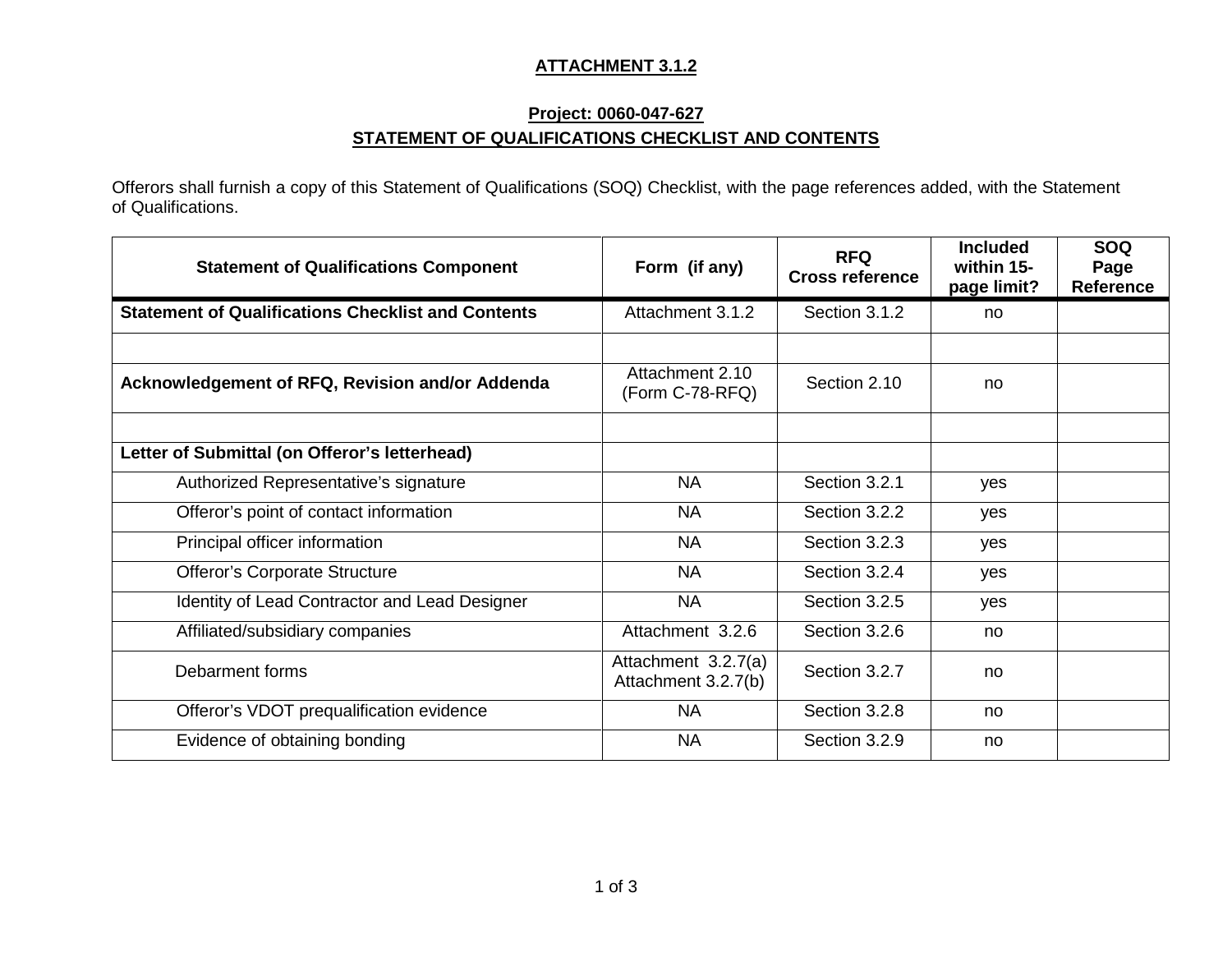# **ATTACHMENT 3.1.2**

# **Project: 0060-047-627 STATEMENT OF QUALIFICATIONS CHECKLIST AND CONTENTS**

| <b>Statement of Qualifications Component</b>                                                                   | Form (if any)     | <b>RFQ</b><br><b>Cross reference</b> | <b>Included</b><br>within 15-<br>page limit? | <b>SOQ</b><br>Page<br><b>Reference</b> |
|----------------------------------------------------------------------------------------------------------------|-------------------|--------------------------------------|----------------------------------------------|----------------------------------------|
|                                                                                                                |                   |                                      |                                              |                                        |
| <b>SCC and DPOR registration documentation (Appendix)</b>                                                      | Attachment 3.2.10 | Section 3.2.10                       | no                                           |                                        |
| Full size copies of SCC Registration                                                                           | <b>NA</b>         | Section 3.2.10.1                     | no                                           |                                        |
| Full size copies of DPOR Registration (Offices)                                                                | <b>NA</b>         | Section 3.2.10.2                     | no                                           |                                        |
| Full size copies of DPOR Registration (Key Personnel)                                                          | <b>NA</b>         | Section 3.2.10.3                     | no                                           |                                        |
| Full size copies of DPOR Registration (Non-<br>APELSCIDLA)                                                     | <b>NA</b>         | Section 3.2.10.4                     | no                                           |                                        |
|                                                                                                                |                   |                                      |                                              |                                        |
| DBE statement within Letter of Submittal confirming<br>Offeror is committed to achieving the required DBE goal | <b>NA</b>         | Section 3.2.11                       | yes                                          |                                        |
|                                                                                                                |                   |                                      |                                              |                                        |
| <b>Offeror's Team Structure</b>                                                                                |                   |                                      |                                              |                                        |
| Identity of and qualifications of Key Personnel                                                                | <b>NA</b>         | Section 3.3.1                        | yes                                          |                                        |
| Key Personnel Resume - DB Project Manager                                                                      | Attachment 3.3.1  | Section 3.3.1.1                      | no                                           |                                        |
| Key Personnel Resume - Quality Assurance Manager                                                               | Attachment 3.3.1  | Section 3.3.1.2                      | no                                           |                                        |
| Key Personnel Resume - Design Manager                                                                          | Attachment 3.3.1  | Section 3.3.1.3                      | no                                           |                                        |
| Key Personnel Resume - Construction Manager                                                                    | Attachment 3.3.1  | Section 3.3.1.4                      | no                                           |                                        |
| Organizational chart                                                                                           | <b>NA</b>         | Section 3.3.2                        | yes                                          |                                        |
| Organizational chart narrative                                                                                 | <b>NA</b>         | Section 3.3.2                        | yes                                          |                                        |
|                                                                                                                |                   |                                      |                                              |                                        |